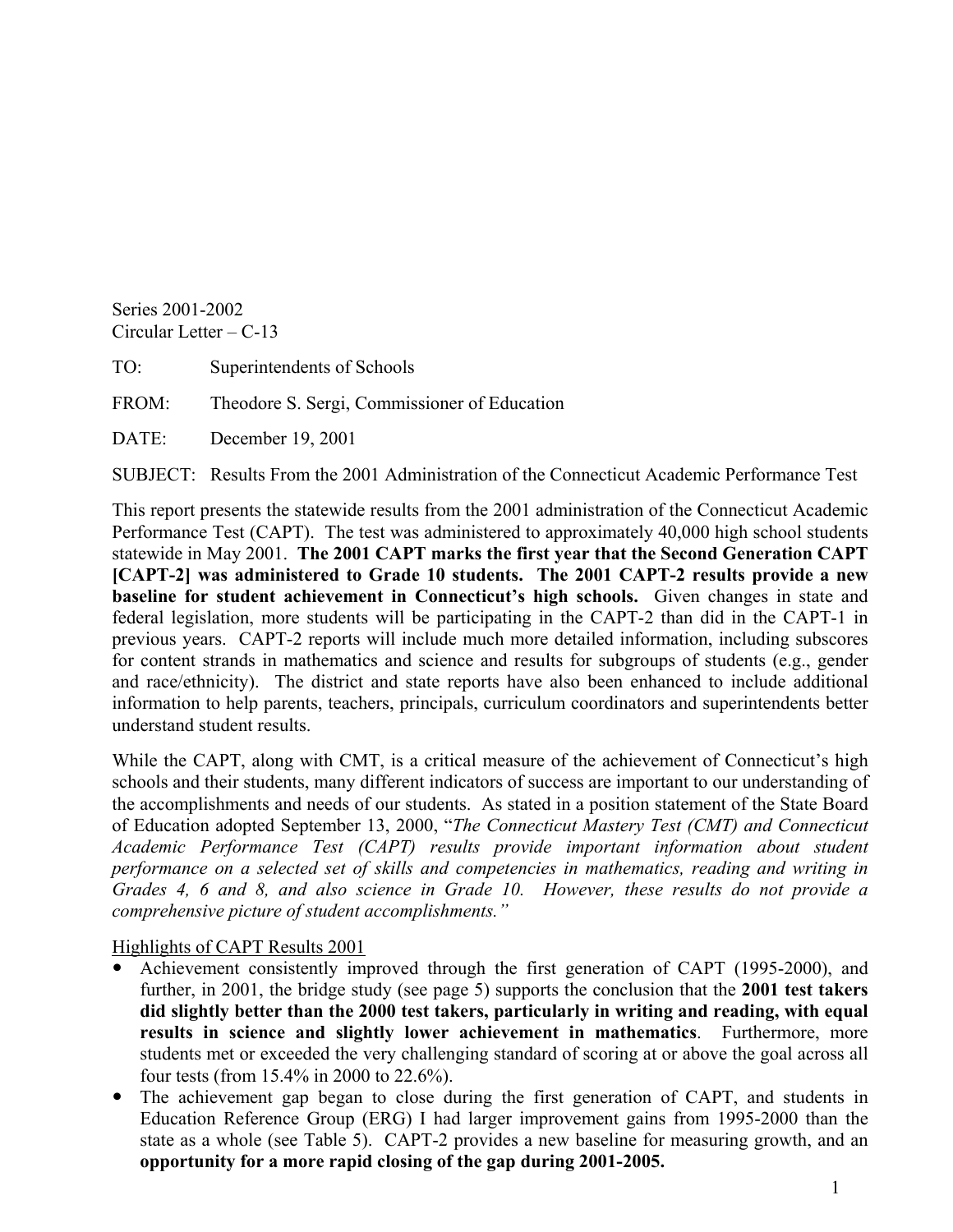- Although the participation rate of special education students taking the state test and overall participation on all tests has improved, there is still a need to ensure that all students participate in an assessment appropriate to their needs and that students who are absent are provided retesting opportunities. The state percentage of students absent or with no valid scores was 10.1 percent but for special education students it was approximately 18 percent; both of these rates should be reduced significantly in the next few years.
- y **The real value of the CAPT results is that districts and schools use the data to make changes in curriculum and instruction that ensure progress toward the goal of improved achievement for all students.**

## **I. What was the performance of 10<sup>th</sup> graders in 2001?**

The CAPT-2 is aligned with Connecticut's new curriculum frameworks and provides information about how well students are performing with respect to important skills in the content areas of Mathematics, Science, Reading Across the Disciplines, and Writing Across the Disciplines. In each content area, scale scores were calculated, which can range from  $100 - 400$ . A state achievement goal, as well as two other standards below the goal, has been established based on the scale scores, resulting in four performance levels. Students scoring at or above the state goal have demonstrated a high level of achievement in the specific content area, and students who reach or exceed the goal in all four content areas have demonstrated meritorious performance (see page 4). Table 1 presents the percentage of students scoring in each of the four performance levels as well as averages based on the scale scores.

|                       |             |              |                    | Percent of Students by Performance Level |         |         |              |  |  |
|-----------------------|-------------|--------------|--------------------|------------------------------------------|---------|---------|--------------|--|--|
| Content Area          | Scale       | <b>State</b> | Average            | Level 4                                  | Level 3 | Level 2 | Level 1      |  |  |
|                       | $(100-400)$ | Goal         | <b>Scale Score</b> | At/Above                                 |         |         | Intervention |  |  |
|                       |             |              |                    | Goal                                     |         |         |              |  |  |
| Mathematics           | 100-400     | 261          | 250.5              | 44.6                                     | 32.3    | 12.4    | 10.6         |  |  |
| Science               | 100-400     | 261          | 250.4              | 43.4                                     | 38.1    | 10.3    | 8.3          |  |  |
| Reading Across        | 100-400     | 258          | 250.6              | 42.2                                     | 35.7    | 14.9    | 7.2          |  |  |
| the Disciplines       |             |              |                    |                                          |         |         |              |  |  |
| <b>Writing Across</b> | 100-400     | 250          | 250.4              | 48.7                                     | 33.1    | 12.2    | 6.0          |  |  |
| the Disciplines       |             |              |                    |                                          |         |         |              |  |  |

**TABLE 1 2001 STATE RESULTS BY CONTENT AREA** 

Some major findings from the 2001 CAPT administration in **Mathematics** are as follows:

- In 2001, 44.6 percent of 10th graders scored at or above the state goal in Mathematics, and a total of 76.9 percent scored within the top two bands; 10.6 percent scored in the intervention level.
- On a scale of 0-12, the state average scores in each of the mathematics content strands were as follows: Number & Quantity (5.6), Geometry & Measurement (4.9), Statistics & Probability (6.1) and Algebra & Functions (6.0).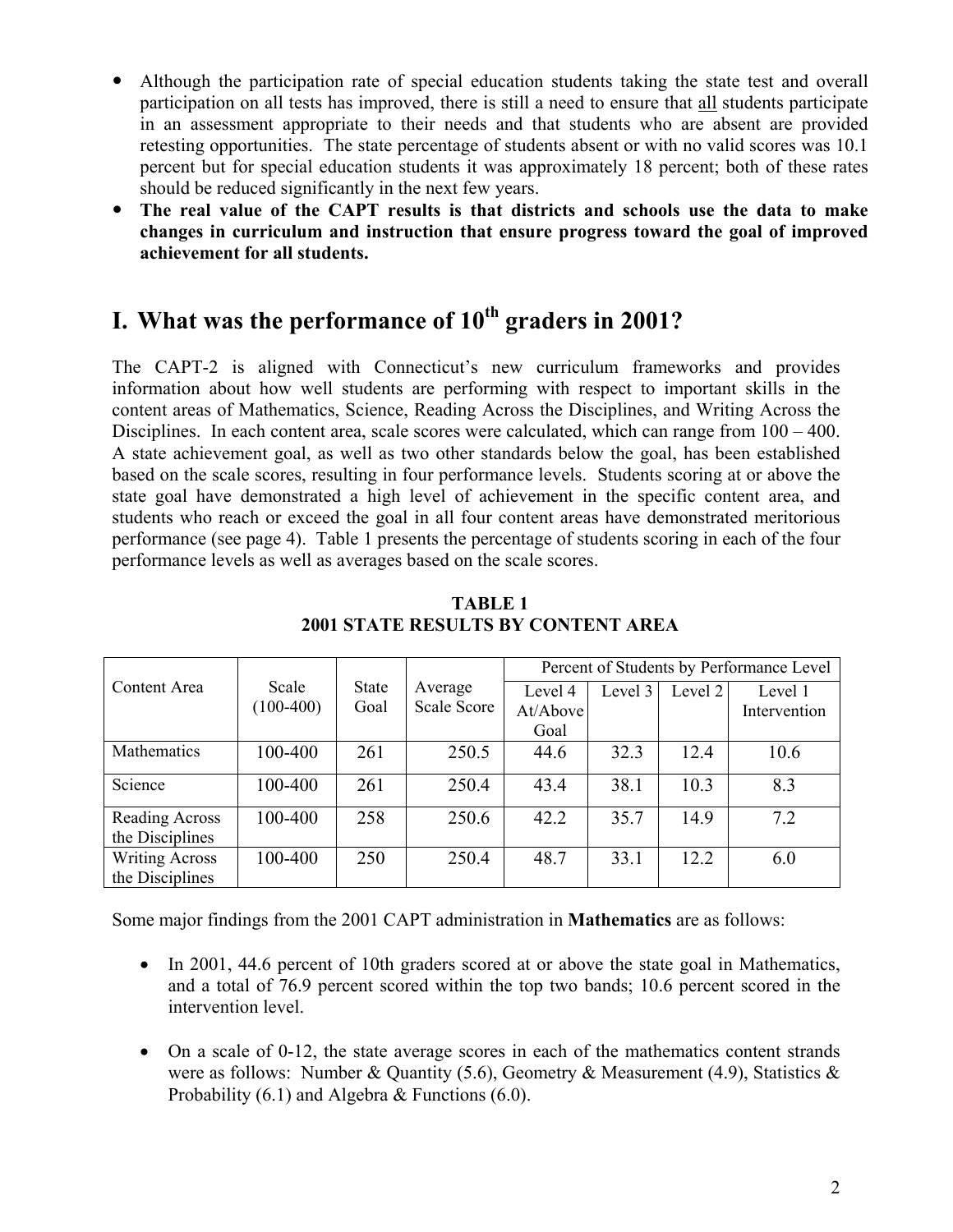• Of all Connecticut  $10^{th}$  graders in 2000-2001, 85.8 percent participated in the standard 10<sup>th</sup> grade CAPT Mathematics assessment.

Some major findings from the 2001 CAPT administration in **Science** are as follows:

- In 2001, 43.4 percent of 10th graders scored at or above the state goal in Science, and a total of 81.5 percent scored within the top two bands; 8.3 percent scored in the intervention level.
- On a scale of 0-19, the state average scores in each of the science content strands were as follows: Life Science (12.0), Physical Science (10.6) and Earth Science (10.6). An additional reporting area, which is an integral part of all scientific study, is Experimentation. On a scale of 0-16, the state average score in Experimentation was 8.8.
- Of all Connecticut  $10^{th}$  graders in 2000-2001, 86.0 percent participated in the standard 10<sup>th</sup> grade CAPT Science assessment.

Some major findings from the 2001 CAPT administration in **Reading Across the Disciplines**  are as follows:

- In 2001, 42.2 percent of tenth graders scored at or above the state goal in Reading Across the Disciplines, and a total of 77.9 percent scored within the top two bands; 7.2 percent scored in the intervention level.
- On a scale of 0-24, the state average score on the Reading for Information test was 13.7, and on a scale of 2-12, the state average holistic score on Response to Literature was 7.7.
- Of all Connecticut  $10^{th}$  graders in 2000-2001, 88.0 percent participated in the standard 10<sup>th</sup> grade CAPT Response to Literature test, and 88.0 percent participated in the standard  $10<sup>th</sup>$  grade Reading for Information test. This resulted in combined participation across the two components of Reading Across the Disciplines of 86.2 percent

Some major findings from the 2001 CAPT administration in **Writing Across the Disciplines** are as follows:

- In 2001, 48.7 percent of 10th graders scored at or above the state goal in Writing Across the Disciplines, and a total of 81.8 percent scored within the top two bands. Only 6.0 percent scored in the intervention level.
- On a scale of 2-12, the state average holistic score on the first Interdisciplinary Writing test was 7.4, and on the second Interdisciplinary Writing test it was 7.5. On a scale of 0- 18, the state average score in Editing & Revising was 12.5.
- Of all Connecticut  $10^{th}$  graders in 2000-2001, 88.2 percent participated in the first Interdisciplinary Writing test, 87 percent participated in the second Interdisciplinary Writing test, and 88 percent participated in the Editing & Revising test. This resulted in a combined participation rate across the three components of Writing Across the Disciplines of 84.1 percent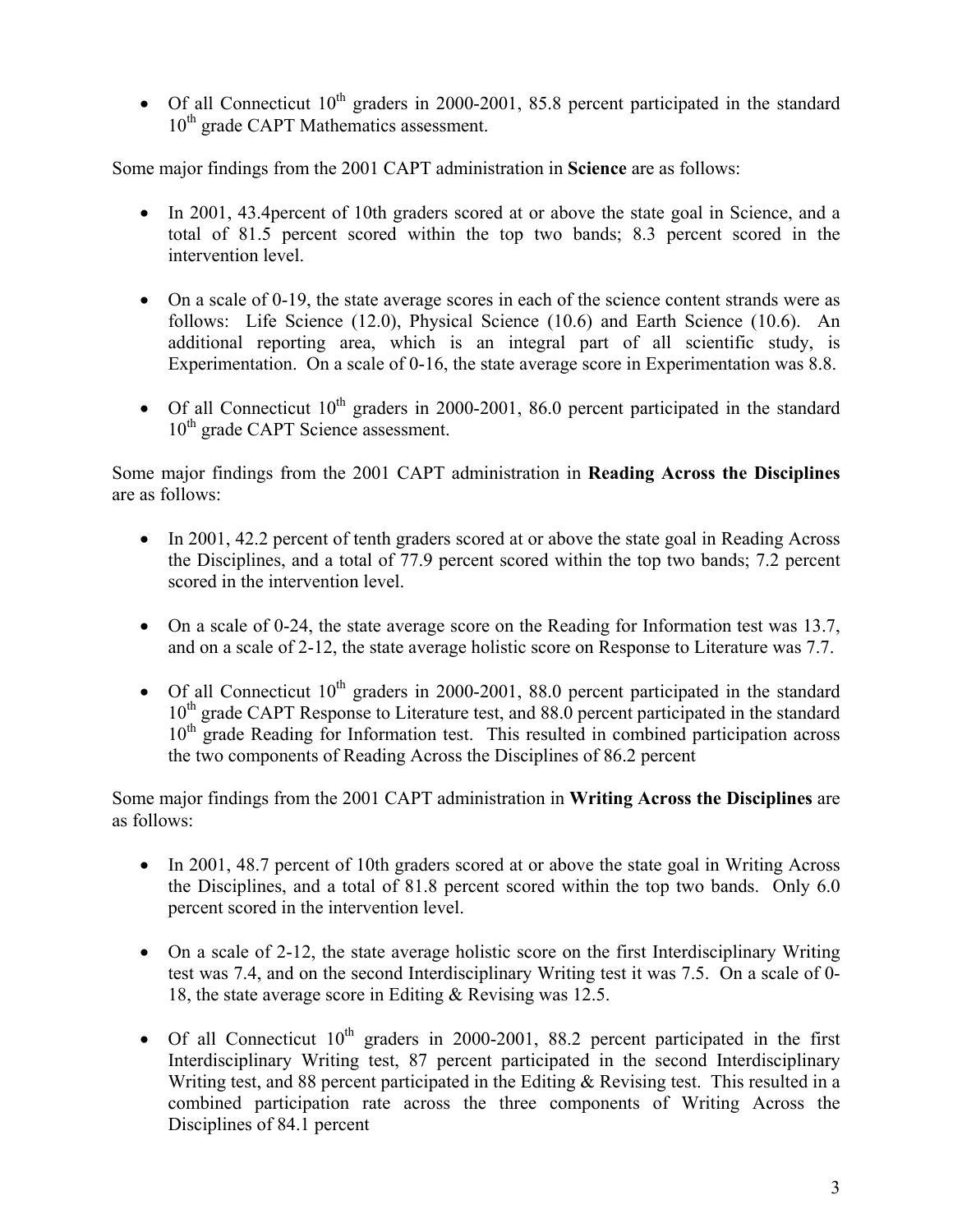Another way to look at the CAPT performance of 10th graders is according to the percentages of students who achieved at or above the state goal in various numbers of content areas. In the four major content areas (Mathematics, Science, Reading Across the Disciplines, and Writing Across the Disciplines), Table 2 shows the percentage of  $10<sup>th</sup>$  graders who scored at or above the state goal and the percentage of  $10<sup>th</sup>$  graders who scored in the top two levels (Level 3 and At or Above Goal). **In summary, 22.6 percent of all 10th graders scored at or above the state goal, and 60 percent scored at or above Level 3 on all four tests** 

| <b>Number of Tests</b> | Percentage of<br><b>Students At or Above</b><br><b>State Goal (Level 4)</b> | Percentage of<br><b>Students At or Above</b><br>Level 3 |
|------------------------|-----------------------------------------------------------------------------|---------------------------------------------------------|
| <b>All Four Tests</b>  | 22.6                                                                        | 60.0                                                    |
| Three Tests            | 12.9                                                                        | 12.0                                                    |
| <b>Two Tests</b>       | 13.4                                                                        | 9.1                                                     |
| One Test               | 13.7                                                                        | 77                                                      |
| No Tests               | 374                                                                         |                                                         |

#### **TABLE 2 PERCENT OF STUDENTS AT OR ABOVE STATE GOAL AND AT OR ABOVE LEVEL THREE AND GOAL**

Table 3 shows an analysis of 2001 CAPT results for  $10<sup>th</sup>$  graders by Educational Reference Groups (ERGs). Examination of the data shows a gradual decrease in achievement based on socioeconomic status – with the most significant difference between ERG H and ERG I. Whereas the percentage of the students in ERG H achieving at or above the state goal ranged from 33.5 percent to 43.5 percent, the percentage of ERG I students achieving at or above the goal ranged only from 14.1 percent to 22.7 percent The state mean scale score of approximately 250 on each test was exceeded by all ERGs except G, H and I, with ERG I discernibly lower.

**TABLE 3 2001 CAPT RESULTS BY EDUCATIONAL REFERENCE GROUP (ERG)** 

|              |       |             |         |         | Reading Across the |         |       | Writing Across the |
|--------------|-------|-------------|---------|---------|--------------------|---------|-------|--------------------|
|              |       | Mathematics | Science |         | <b>Disciplines</b> |         |       | <b>Disciplines</b> |
|              | Mean  | Percent     | Mean    | Percent | Mean               | Percent | Mean  | Percent            |
|              | Scale | Above       | Scale   | Above   | Scale              | Above   | Scale | Above              |
|              | Score | Goal        | Score   | Goal    | Score              | Goal    | Score | Goal               |
| ERG A        | 279.2 | 74.3        | 281.3   | 73.4    | 284.5              | 75.2    | 283.8 | 79.0               |
| ERG B        | 269.3 | 62.8        | 269.1   | 61.4    | 270.1              | 61.6    | 267.0 | 64.4               |
| ERG C        | 266.0 | 59.2        | 269.7   | 61.1    | 270.2              | 61.2    | 262.9 | 61.8               |
| ERG D        | 260.3 | 53.5        | 259.1   | 50.7    | 258.0              | 48.0    | 259.4 | 57.9               |
| ERG E        | 253.7 | 45.7        | 257.3   | 47.4    | 254.1              | 45.3    | 251.7 | 50.4               |
| ERG F        | 250.3 | 42.9        | 249.6   | 41.4    | 247.6              | 37.7    | 248.3 | 46.8               |
| ERG G        | 247.5 | 37.4        | 245.0   | 36.8    | 243.0              | 32.1    | 241.5 | 40.8               |
| ERG H        | 243.4 | 37.1        | 241.3   | 34.8    | 242.0              | 33.5    | 244.4 | 43.5               |
| ERG I        | 215.3 | 14.5        | 216.4   | 14.1    | 223.1              | 16.9    | 223.7 | 22.7               |
| <b>STATE</b> | 250.5 | 44.6        | 250.4   | 43.4    | 250.6              | 42.2    | 250.4 | 48.7               |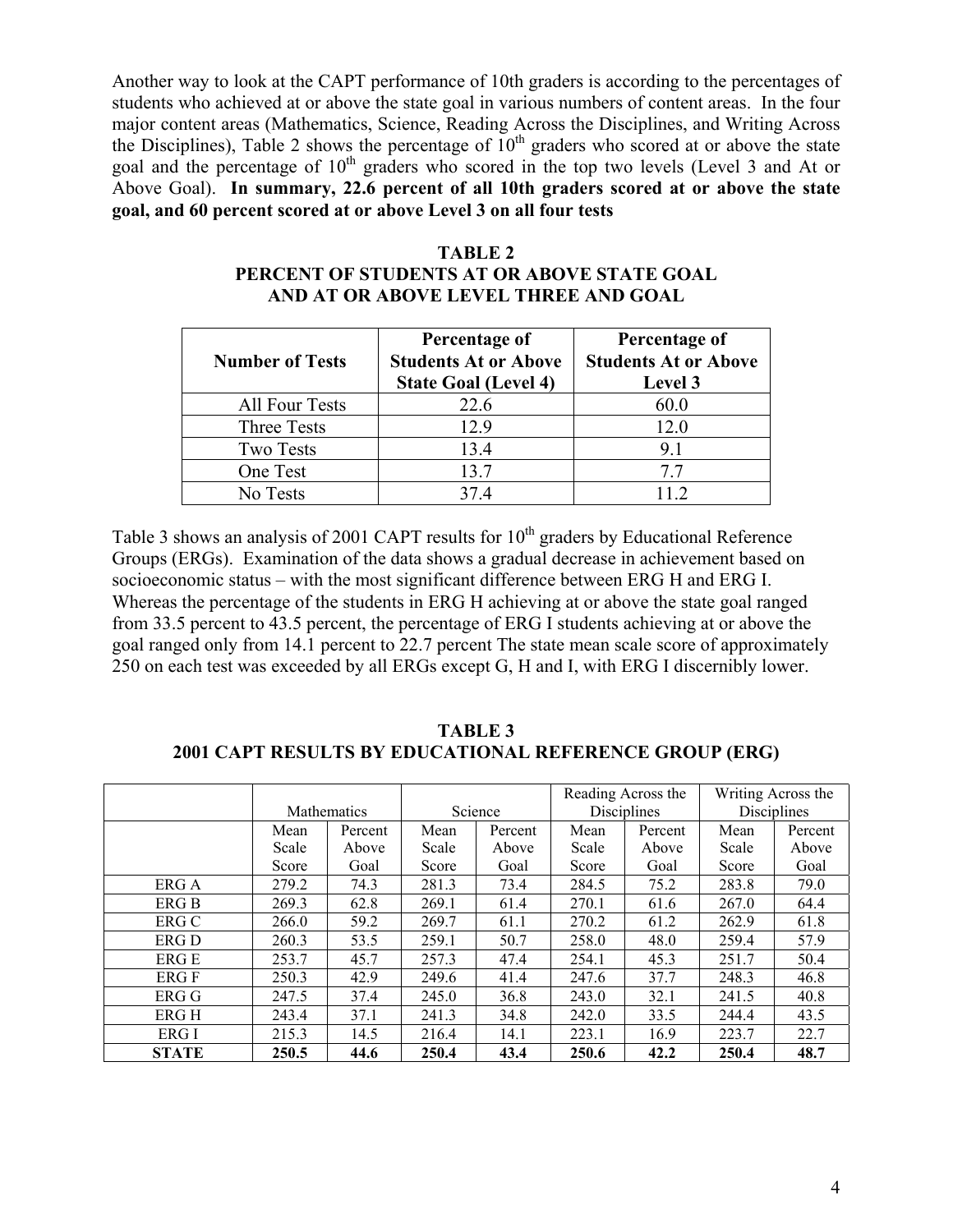The CAPT is a demanding assessment of critical skills students need for success in the workplace and in higher education. Students who reach and exceed the state goal demonstrate a high level of performance, and students in Level 3 have demonstrated a fair set of skills and competencies, but not quite at the state goal level. Students who score in Level 2 have demonstrated limited skills, and those in the Intervention level (Level 1) have demonstrated **very**  limited skills; students scoring in Level 1 or Level 2 need focused additional support and instruction to enable them to master these essential skills for success.

### **II. What can be concluded about progress over time?**

Direct comparisons from CAPT-1 to CAPT-2 are not appropriate due to changes in content, reporting and standards. Therefore, a research study was conducted to estimate how the students assessed in spring 2001 would have performed on certain tests if they had taken the CAPT-1 and applied CAPT-1 standards. Table 4 presents CAPT results for administration years 1995-2000. The 2001 results are an estimate of students' performance on selected sections of CAPT-1. Caution should be used in comparing the 2001 achievement data to previous years due to an increase in the number of special needs students who were tested.

| TABLE 4                                            |  |  |  |  |  |  |  |  |  |  |
|----------------------------------------------------|--|--|--|--|--|--|--|--|--|--|
| <b>COMPARISON OF 1995-2001 CAPT RESULTS</b>        |  |  |  |  |  |  |  |  |  |  |
| <b>Results Based on First Generation Standards</b> |  |  |  |  |  |  |  |  |  |  |
| "Bridge Study"                                     |  |  |  |  |  |  |  |  |  |  |

|      |        | <b>Mathematics</b> |        | Science | Interdisciplinary |       |             | Language Arts |      |       |
|------|--------|--------------------|--------|---------|-------------------|-------|-------------|---------------|------|-------|
|      |        |                    |        |         |                   |       | Response to | Editing       |      |       |
| Year |        |                    |        |         |                   |       | Literature  |               |      |       |
|      | $%$ At |                    | $%$ At |         | $%$ At            |       | $%$ At      | $%$ At        | % At | Index |
|      | Goal   | Index              | Goal   | Index   | Goal              | Index | Standard    | Standard      | Goal |       |
| 1995 | 38     | 65.7               | 32     | 67.6    | 38                | 68.5  | 32          | 78            | 31   | 64.7  |
| 1996 | 41     | 69.0               | 34     | 67.7    | 36                | 66.0  | 37          | 78            | 35   | 67.5  |
| 1997 | 42     | 70.4               | 35     | 66.9    | 38                | 68.7  | 36          | 80            | 35   | 66.9  |
| 1998 | 44     | 71.9               | 36     | 67.2    | 38                | 69.9  | 37          | 77            | 35   | 64.6  |
| 1999 | 43     | 72.0               | 38     | 68.3    | 42                | 71.3  | 40          | 80            | 39   | 68.8  |
| 2000 | 45     | 71.0               | 37     | 69.3    | 46                | 73.5  | 39          | 81            | 38   | 66.6  |
| 2001 | 44     | 69.5               | 37     | 69.3    | 49                | 81.6  | 41          | 80            | 40   | 69.1  |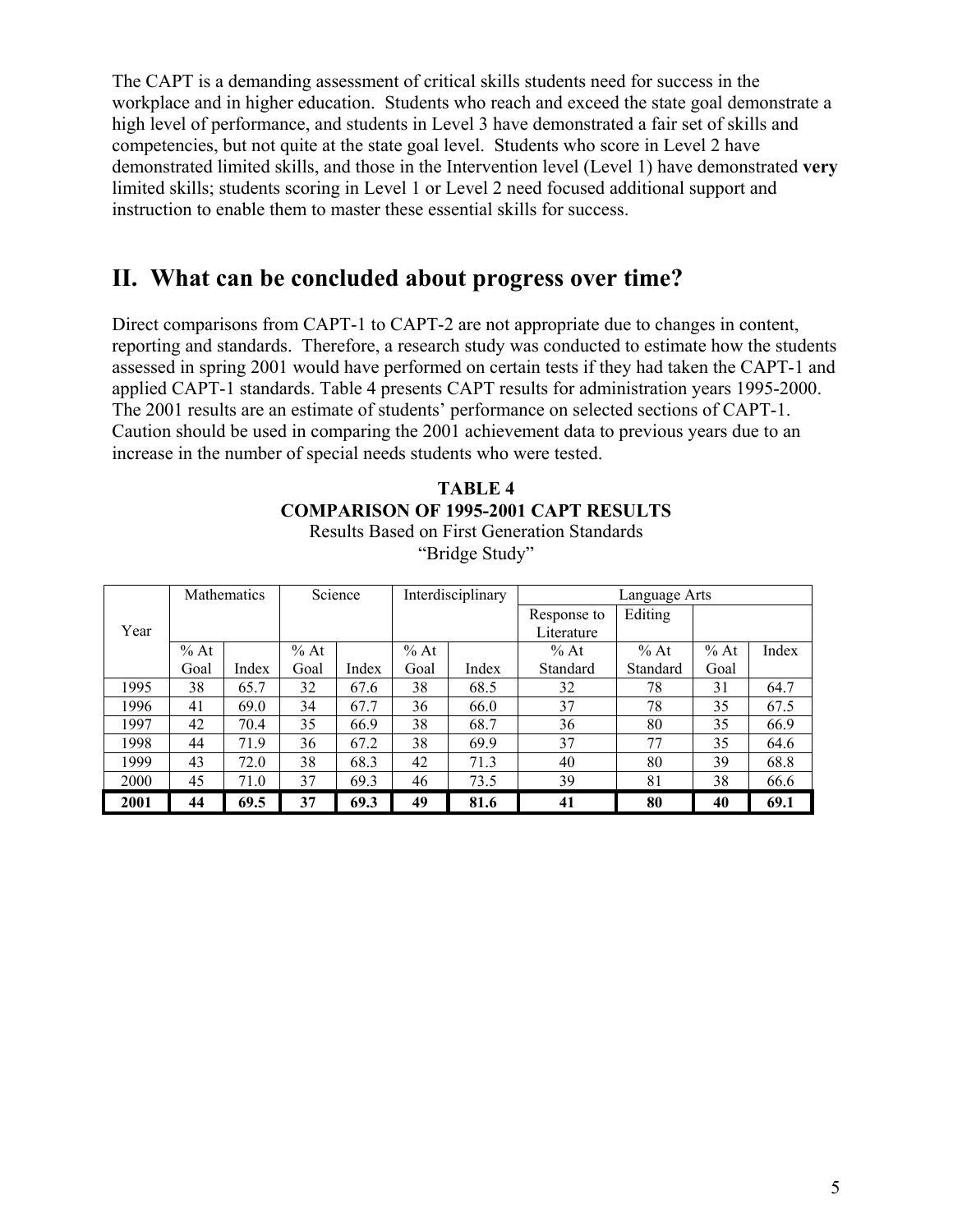While moving to the second generation CAPT limits comparisons from 2000 to 2001, the trend from 1995 to 2000 is one of continuous student growth for Connecticut's high school students in acquiring skills in Mathematics, Science and Language Arts and on an Interdisciplinary task. **Further, a review of average scale scores from 1995 through 2000 (Table 5) shows that even greater progress has been made in Connecticut's large urban school districts (ERG I) than across the state in general. This is encouraging data that demonstrates that where there is a will to change – high expectations and focused actions – progress can be made.** 

| Test              | Scale      | State | ERG I | ERG I | ERG I       | <b>State</b> | <b>State</b> | <b>State</b> |
|-------------------|------------|-------|-------|-------|-------------|--------------|--------------|--------------|
|                   |            | Goal  | 1995  | 2000  | Improvement | 1995         | 2000         | Improvement  |
| Mathematics       | $100 -$    | 266   | 206.0 | 221.4 | $+15.4$     | 248.7        | 257.0        | $+8.3$       |
|                   | 400        |       |       |       |             |              |              |              |
| Science           | $100 -$    | 270   | 212.2 | 217.8 | $+5.6$      | 249.6        | 251.8        | $+2.2$       |
|                   | 400        |       |       |       |             |              |              |              |
| Editing           | $100 -$    | 217   | 219.7 | 224.0 | $+4.3$      | 250.0        | 249.9        | $-0.1$       |
|                   | 400        |       |       |       |             |              |              |              |
| Response to       | $20 - 120$ | 83    | 64.3  | 68.3  | $+4.0$      | 73.8         | 75.3         | $+1.5$       |
| Literature        |            |       |       |       |             |              |              |              |
| Interdisciplinary | 20-120     | 80    | 60.9  | 68.1  | $+7.2$      | 70.9         | 76.6         | $+5.7$       |
|                   |            |       |       |       |             |              |              |              |

**TABLE 5 AVERAGE SCALE SCORES FOR ERG I AND FOR THE STATE IN 1995 AND 2000** 

CAPT-2 begins a new cycle of assessment for which there is an expectation for continued growth in student achievement over time and a further reduction in the achievement gaps for students from poverty-level families, black and Hispanic students and students in our urban communities. As the second generation of CAPT moves forward, educators, local boards of education and parents must work together to ensure that all students can meet Connecticut's high expectations.

## **III. What is the evidence of achievement gaps?**

**Closing the achievement gaps by racial/ethnic groups, gender, disability and poverty is Connecticut's most important educational goal of this decade**. The Connecticut Association of Urban School Superintendents and the Connecticut Association of Boards of Education have joined with the Department in initiating new strategies to close these gaps. This is a significant challenge that will require the efforts of all who have a role in the education of Connecticut's children.

Although there has been some small progress over the life of CAPT-1 (1995-2000) in reducing the achievement gap, an analysis of the data for the new generation of CAPT shows substantial gaps that cannot be tolerated. Table 6 shows CAPT-2 data for subgroups by gender, race/ethnicity, eligibility for free/reduced-lunch, participation in special education, and participation in bilingual education and English as a second language (ESL) programs.

Connecticut law in place for the 2001 administration allowed districts to exempt from CAPT any student enrolled in bilingual education or ESL for 30 months or less. Therefore, the data in Table 6 is based on a small number of students enrolled in bilingual education and ESL programs throughout the state who have received instruction in their program for more than 30 months but have not yet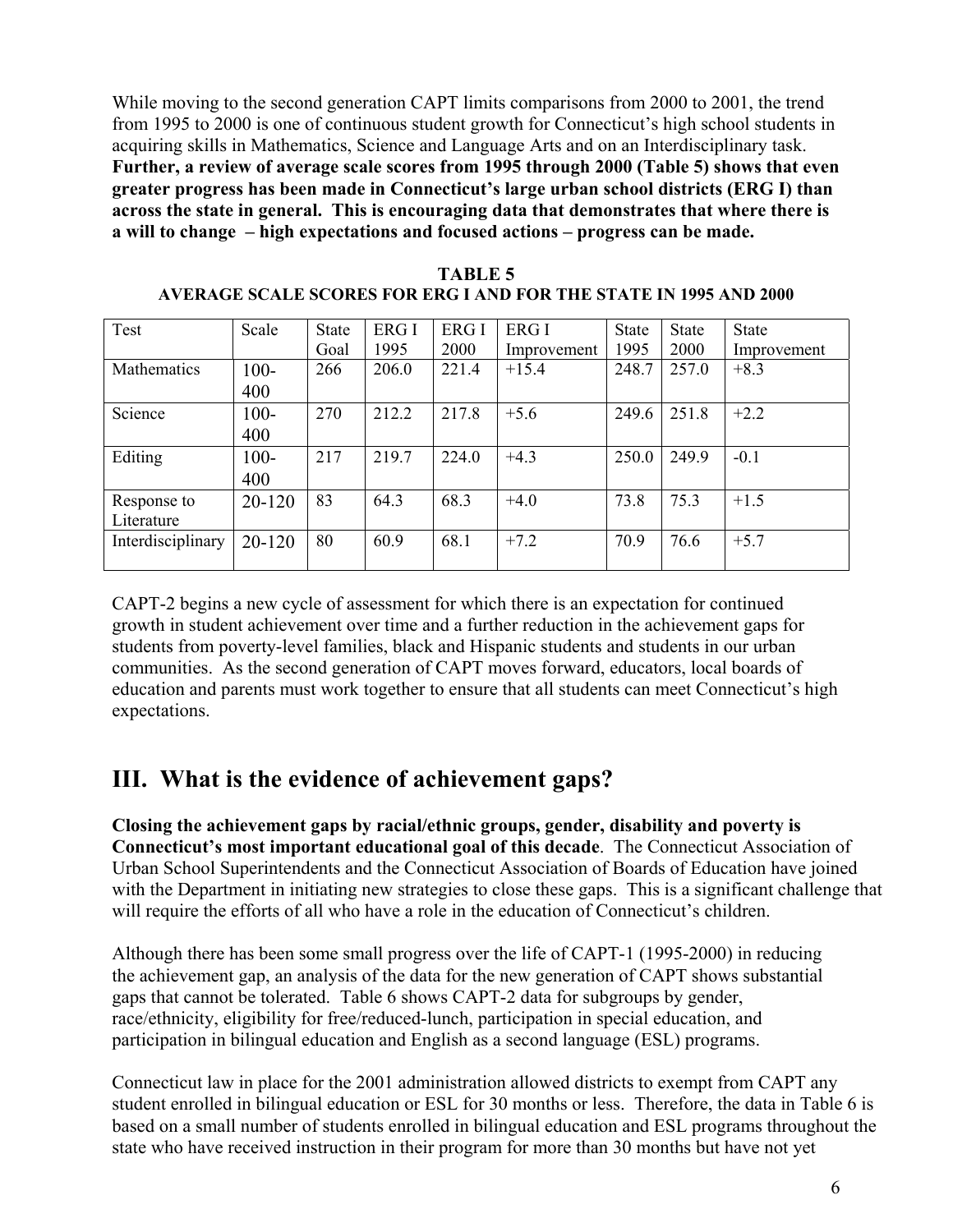mastered English at the independent level. For the 2002 administration of the CAPT, a larger number of students enrolled in bilingual education and ESL programs will participate in CAPT testing due to a change in the Connecticut General Statutes. The 2002 CAPT administration will require that students enrolled for more than 10 months in a bilingual or ESL program participate in CAPT.

#### **TABLE 6 RESULTS BY GENDER, RACE, POVERTY, SPECIAL EDUCATION, BILINGUAL EDUCATION AND ENGLISH AS A SECOND LANGUAGE**  PERCENT AT/ABOVE GOAL/AVERAGE SCALE SCORE

|                                    | % At/Above<br>Goal<br><b>Mathematics</b> | Average<br><b>Mathematics</b><br><b>Scale Score</b> | $\overline{\frac{0}{0}}$<br><b>At/Above</b><br>Goal<br><b>Science</b> | Average<br><b>Science</b><br><b>Scale</b><br><b>Score</b> | % At/Above<br>Goal<br>Reading<br>Across the<br><b>Disciplines</b> | <b>Average Reading</b><br><b>Across the</b><br><b>Disciplines Scale</b><br><b>Score</b> | % At/Above<br>Goal<br><b>Writing Across</b><br>the Disciplines | Average<br><b>Writing</b><br>Across the<br><b>Disciplines</b><br><b>Scale Score</b> |
|------------------------------------|------------------------------------------|-----------------------------------------------------|-----------------------------------------------------------------------|-----------------------------------------------------------|-------------------------------------------------------------------|-----------------------------------------------------------------------------------------|----------------------------------------------------------------|-------------------------------------------------------------------------------------|
| Male                               | 46                                       | 252                                                 | 47                                                                    | 253.6                                                     | 34                                                                | 241.4                                                                                   | 38                                                             | 239.1                                                                               |
| Female                             | 43                                       | 249                                                 | 40                                                                    | 247.3                                                     | 50                                                                | 259.5                                                                                   | 59                                                             | 261.2                                                                               |
|                                    |                                          |                                                     |                                                                       |                                                           |                                                                   |                                                                                         |                                                                |                                                                                     |
| <b>Black</b>                       | 11                                       | 209                                                 | 10                                                                    | 210.9                                                     | 15                                                                | 220.2                                                                                   | 20                                                             | 221.6                                                                               |
| Hispanic                           | 14                                       | 215.5                                               | 13                                                                    | 215.6                                                     | 15                                                                | 219.3                                                                                   | 20                                                             | 221.2                                                                               |
| White                              | $\overline{53}$                          | 260.5                                               | $\overline{52}$                                                       | 260.1                                                     | 50                                                                | 258.7                                                                                   | 56                                                             | 257.8                                                                               |
| Asian                              | $\overline{60}$                          | 268.9                                               | 56                                                                    | 264.8                                                     | 55                                                                | 265.2                                                                                   | 63                                                             | 265.5                                                                               |
| American<br>Indian                 | 35                                       | 237.4                                               | 37                                                                    | 240.9                                                     | 25                                                                | 233.6                                                                                   | 27                                                             | 228.7                                                                               |
| Other Race                         | 33                                       | 239.0                                               | 34                                                                    | 240.4                                                     | 33                                                                | 240.9                                                                                   | 39                                                             | 240                                                                                 |
|                                    |                                          |                                                     |                                                                       |                                                           |                                                                   |                                                                                         |                                                                |                                                                                     |
| Free/Reduced<br>Lunch              | 13                                       | 213.9                                               | 13                                                                    | 214.3                                                     | 13                                                                | 217.6                                                                                   | 19                                                             | 219.8                                                                               |
| <b>Full Price</b><br>Lunch         | 50                                       | 256.3                                               | 48                                                                    | 256.2                                                     | 47                                                                | 255.8                                                                                   | 53                                                             | 255.2                                                                               |
|                                    |                                          |                                                     |                                                                       |                                                           |                                                                   |                                                                                         |                                                                |                                                                                     |
| Special<br>Education               | 14                                       | 209.8                                               | 15                                                                    | 214.3                                                     | 10                                                                | 207.9                                                                                   | 13                                                             | 207.6                                                                               |
| Not in Special<br>Education        | 47                                       | 254.3                                               | 46                                                                    | 253.8                                                     | 45                                                                | 254.6                                                                                   | 52                                                             | 254.3                                                                               |
|                                    |                                          |                                                     |                                                                       |                                                           |                                                                   |                                                                                         |                                                                |                                                                                     |
| Bilingual<br>Education             | 9                                        | 182.9                                               | 10                                                                    | 190                                                       | 12                                                                | 186.8                                                                                   | 17                                                             | 205.1                                                                               |
| English as a<br>Second<br>Language | 17                                       | 223.9                                               | 9                                                                     | 213.2                                                     | 8                                                                 | 204.7                                                                                   | 19                                                             | 211.1                                                                               |
| No ESL/<br>Bilingual<br>Program    | 45                                       | 250.7                                               | 44                                                                    | 250.5                                                     | 42                                                                | 250.8                                                                                   | 49                                                             | 250.5                                                                               |
|                                    |                                          |                                                     |                                                                       |                                                           |                                                                   |                                                                                         |                                                                |                                                                                     |
| <b>State Average</b>               | 44.6                                     | 250.5                                               | 43.4                                                                  | 250.4                                                     | 42.2                                                              | 250.6                                                                                   | 48.7                                                           | 250.4                                                                               |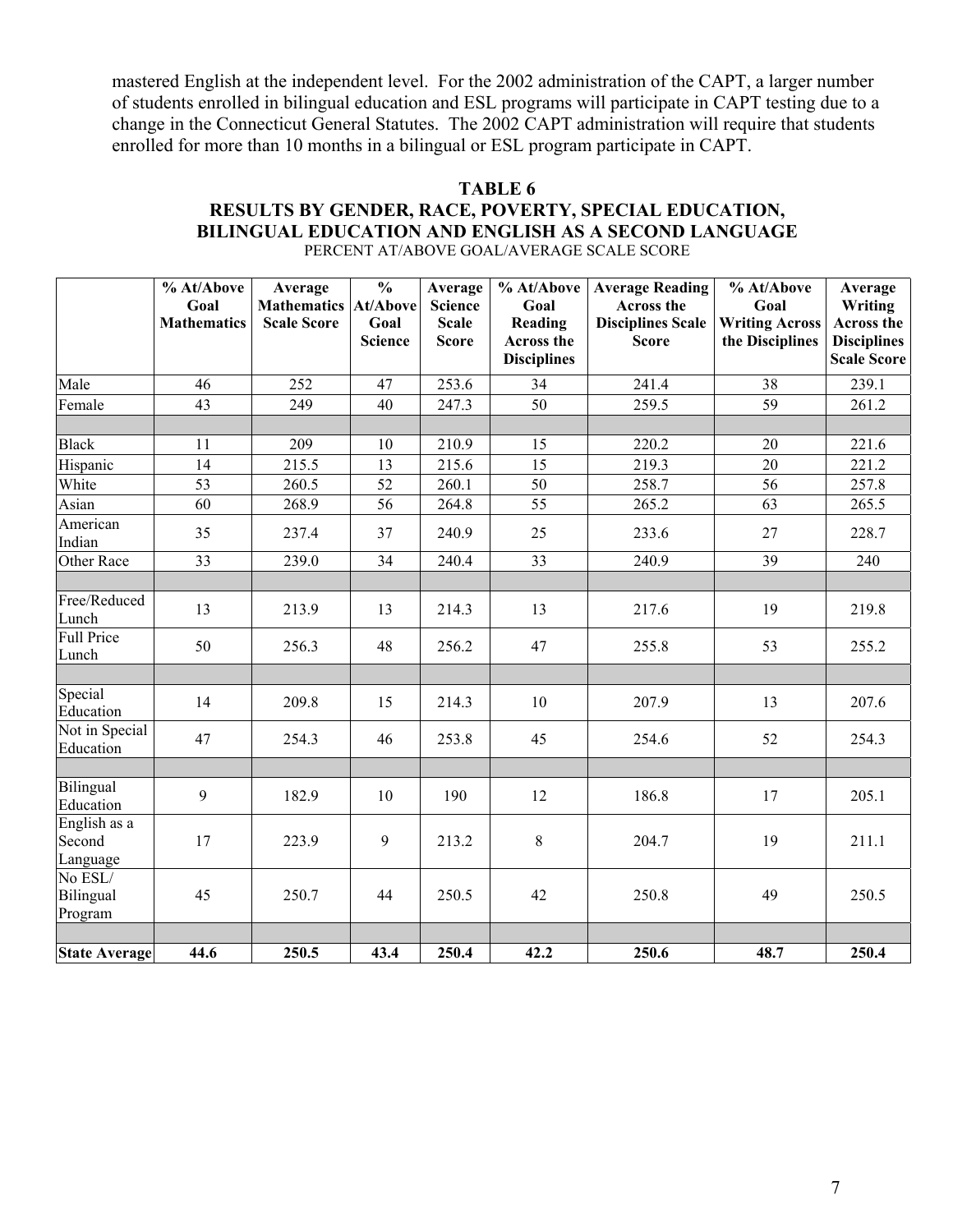Our baseline CAPT-2 data for subgroups of students shows that:

- While 10th grade boys outperformed girls in Mathematics and Science, the girls outperformed the boys in Reading Across the Disciplines and Writing Across the Disciplines by a much larger margin, which is consistent with performance on national tests such as SATs and ACTs.
- White and Asian students are substantially outperforming students who are Black, Hispanic and American Indian in all subject areas.
- Students from families below the poverty level are scoring far below their non-poverty counterparts on all parts of the CAPT-2.
- Students with disabilities who are able to take the standard grade-level CAPT-2 are scoring substantially lower than their nondisabled peers, but with additional support and attention to their learning needs, students with disabilities should demonstrate growth on these assessments.

Consideration of these data as well as the analysis by Educational Reference Group presented in Table 3 shows that our work to address the achievement gaps among Connecticut's students is just getting started. **Each local school district, school and classroom needs to examine its own data and evaluate it at the school and student levels to determine what works for which students and which students are still not being reached. These data should inform changes in curriculum and instruction that ensure progress toward the goal of improved achievement for all students.** 

With the concerted effort of all who are responsible for the education of children in Connecticut, there should be a decrease in these achievement gaps across the second generation of CAPT to an even greater extent than in the previous generation.

## **IV. CAPT Participation**

State and federal policy changed the assessment of special education students in 2000-2001. For the 2001 CAPT administration, school districts were asked to increase the number of students tested by including all special education students in either the standard CAPT or an alternate version. School districts were asked to follow the guideline of assessing approximately 80 percent of their special education students with the standard CAPT. The purpose of this new policy was to address issues of access and equity, raise expectations, and increase accountability for achievement. While many Connecticut school districts met or were within reach of the goal, some were not. There is also a difference in the identification rate of special education students across districts. **Therefore, it is not valid to compare test results (particularly percentage above goal) across districts with large discrepancies in their special education identification and participation rates.** Districts with a low identification rate of special education students (lower than the statewide average of 12 percent) may not reach the 80 percent guideline but may still be meeting overall participation expectations.

Total student participation in this year's CAPT assessment exceeds that in the year 2000 and represents a greater proportion of special education students taking the standard CAPT (62 percent).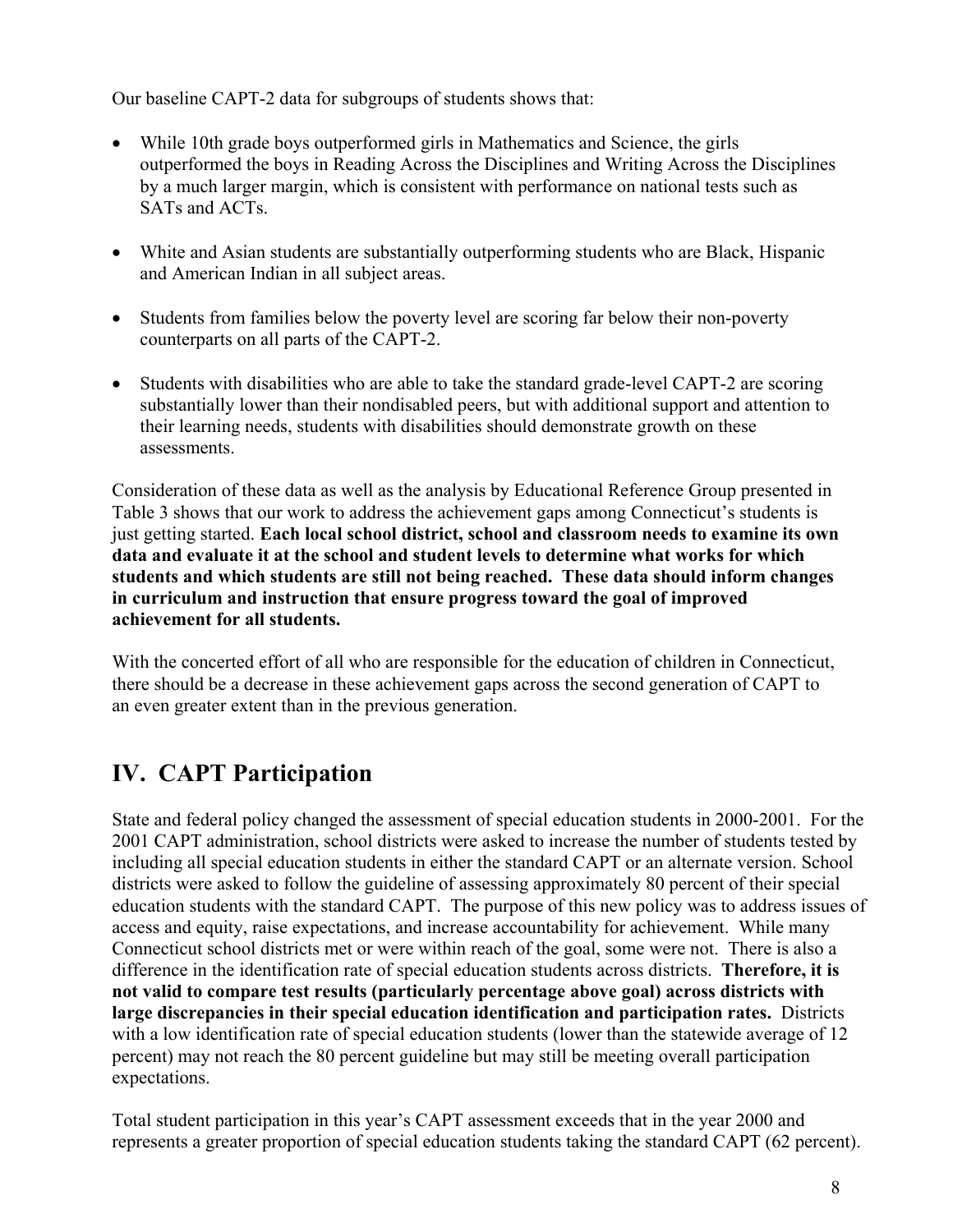Unfortunately, 18 percent of special education students were absent or had their test voided, and in ERG I, 21 percent of the special education students were absent or had their test voided.

Statewide, 89.4 percent of students participated in CAPT, including the out-of-level CAPT and the Skills Checklist, and those students who were exempt from the test (2.1 percent) due to participation for 30 months or less in a bilingual or ESL program. This leaves approximately 10.1% of **all** students and 21.3 percent of students in ERG I who were absent or with voided/nonscoreable tests. This absentee rate is obviously unacceptable and must improve.

The state goal for participation in CAPT should be at least 95 percent, which would require many communities to cut their absentee rate by at least 50 percent, and districts in ERG I would need to cut their absentee rate by 75 percent.

The language of Connecticut's Education Statutes, Sec. 10-14n, specifies that "…each student enrolled in tenth grade in any public school…shall take a statewide mastery examination", and the intent of Public Act 01-166 (see page 10) is clear that no student (in the graduating class of 2006 and thereafter) should be granted a Connecticut high school diploma without having attempted each test on the CAPT.

As part of the CAPT administration each year, districts are required to submit a CAPT document for all students in Grade 10, including those who are absent from testing. Additionally, districts must identify students enrolled in special education, bilingual education and ESL programs. This coding system was used to generate the numbers included in Table 7 . The participation percentages below are based on the average participation rates across all four tests.

|                | Number of       | Participation Rate | Percentage of                           | Percentage with | Percentage of            | Average          |
|----------------|-----------------|--------------------|-----------------------------------------|-----------------|--------------------------|------------------|
|                | Grade 10        | (Based on Standard | Grade 10 Students                       | No Valid Score  | Grade 10                 | Percentage of    |
|                | <b>Students</b> |                    | Grade 10 Test, Out-Exempt from Testing  | (nonscoreable,  | <b>Students</b>          | Special          |
|                |                 |                    | of Level Tests and (Bilingual/ESL Only) | absent or void) | Identified by the        | Education        |
|                |                 | Skills Checklist)  |                                         |                 | District as              | <b>Students</b>  |
|                |                 |                    |                                         |                 | Enrolled in              | Participating in |
|                |                 |                    |                                         |                 | <b>Special Education</b> | Standard CAPT    |
| ERG A          | 2142            | 95.1               | 0.3                                     | 4.1             | 9.6                      | 78.6             |
| <b>ERG B</b>   | 5946            | 91.9               | 1.4                                     | 6.3             | 11.2                     | 74.7             |
| <b>ERG C</b>   | 3105            | 94.5               | 0.2                                     | 4.4             | 11.4                     | 70.2             |
| <b>ERG D</b>   | 5275            | 90.7               | 0.6                                     | 7.9             | 12.3                     | 64.7             |
| <b>ERGE</b>    | 1057            | 93.6               | $\theta$                                | 5               | 12.6                     | 64.8             |
| <b>ERGF</b>    | 5520            | 88.4               | 0.6                                     | 10.1            | 10.3                     | 61.7             |
| <b>ERG G</b>   | 1506            | 90                 | 0.1                                     | 8.7             | 11.4                     | 61.3             |
| <b>ERGH</b>    | 6070            | 80.9               | 4.7                                     | 13.3            | 11.3                     | 54.7             |
| ERG I          | 5207            | 70.7               | 6.1                                     | 21.3            | 14.5                     | 36.3             |
| <b>VO-TECH</b> | 2682            | 92.3               | 0.5                                     | 7.2             | 11.7                     | 89.6             |
| <b>STATE</b>   | 38756           | 87.3               | 2.1                                     | 10.1            | 11.8                     | 61.8             |

**TABLE 7 PARTICIPATION DATA** 

#### **Student Participation: Conclusion**

Student assessment provides valuable information to parents, teachers, administrators and students, which can be used to ensure students are mastering the skills and competencies deemed important by Connecticut educators. It is, therefore, imperative that all  $10<sup>th</sup>$  grade Connecticut students participate in the state assessments or make-up sessions. **High school leaders need to**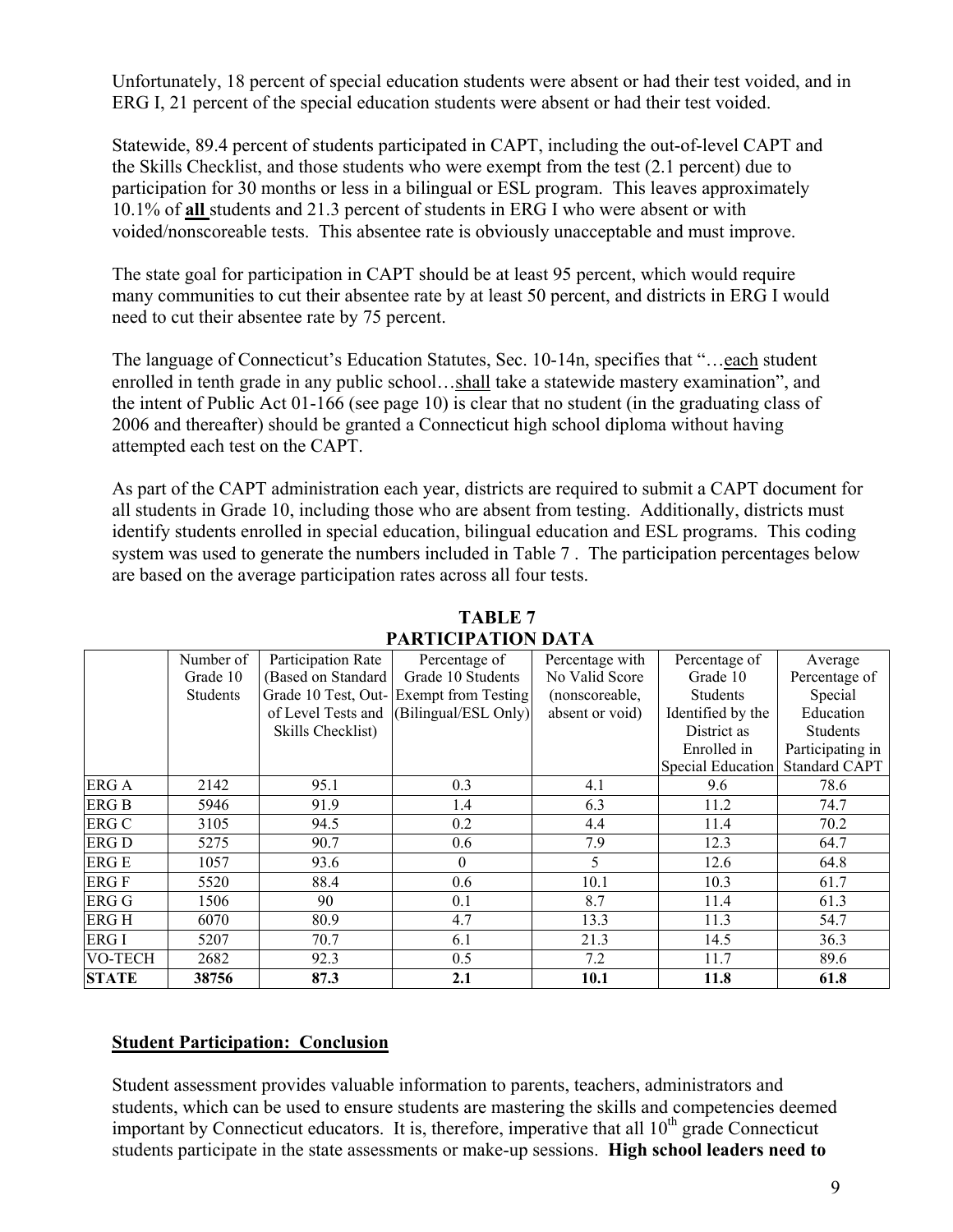**help their students appreciate the importance of acquiring skills and competencies and of demonstrating those to the best of their ability on the CAPT.** A number of districts have offered incentives and rewards for students who participate in CAPT testing and reach certain levels of achievement. Examples of these incentives can be found on the state website (www.state.ct.us/sde) under Promising Practices.

## **V. How will CAPT be used in graduation expectations?**

When the Connecticut state legislature established the Connecticut Academic Performance Test (CAPT), it clearly specified that it should not be used as the sole criterion for graduation. While that condition still remains, **new legislation (PA 01-166) passed in the summer of 2001, does give CAPT a role in determining students' readiness for graduation from high school.** 

By September 1, 2002, each local board of education must specify the basic skills necessary for graduation beginning with the class of 2006 and include a process to access the competency levels of students in such skills. **The assessment criteria must include, but not be exclusively based on, results from the 10th-grade CAPT.** It is the responsibility of each local board of education to specify each basic skill, identify how it will be assessed and also determine the level or standard of performance required for graduation.

# VI. What was the performance of 11<sup>th</sup> and 12<sup>th</sup> graders in 2001?

Tables 8 and 9 summarize the performance of  $11<sup>th</sup>$  and  $12<sup>th</sup>$  grade students who voluntarily participated in retesting on the 2001 CAPT. Because the test these students took in 1999 and/or 2000 was a CAPT-1 test, it is not possible to produce cumulative results across years. These students will have labels and certificates for CAPT-1 and labels and certificates for CAPT–2, showing their separate performance on the two generations of the test. Table 8 shows that between 2,424 and 3,685 of Connecticut's 11<sup>th</sup> graders elected to retake a given portion of the CAPT-2 test and that the percentage of the  $11<sup>th</sup>$  grade retesters who scored at or above the state goal ranged from 27 percent in Mathematics to 40 percent in Writing Across the Disciplines. Table 9 shows that between 97 and 175 of Connecticut's 12<sup>th</sup> graders elected to retake a given portion of the CAPT-2 test and that the percentage of the  $12<sup>th</sup>$  grade retesters who scored at or above the state goal ranged from 9 percent in Science to 18 percent in Writing Across the Disciplines.

|                                          |                      |                      |                  | Percent of Students by Performance Level |         |         |                         |  |  |
|------------------------------------------|----------------------|----------------------|------------------|------------------------------------------|---------|---------|-------------------------|--|--|
| Content Area                             | Scale<br>$(100-400)$ | <b>State</b><br>Goal | Number<br>Tested | Level 4<br>At/above<br>Goal              | Level 3 | Level 2 | Level 1<br>Intervention |  |  |
| Mathematics                              | 100-400              | 261                  | 3,176            | 27%                                      | 46%     | 15%     | 11%                     |  |  |
| Science                                  | 100-400              | 261                  | 3,500            | 33%                                      | 48%     | 10%     | 8%                      |  |  |
| Reading Across the<br>Disciplines        | 100-400              | 258                  | 3,685            | 37%                                      | 41%     | 14%     | 7%                      |  |  |
| Writing Across the<br><b>Disciplines</b> | 100-400              | 250                  | 2,424            | 40%                                      | 39%     | 14%     | $7\%$                   |  |  |

**TABLE 8 2001 CAPT RESULTS FOR GRADE 11 STUDENTS**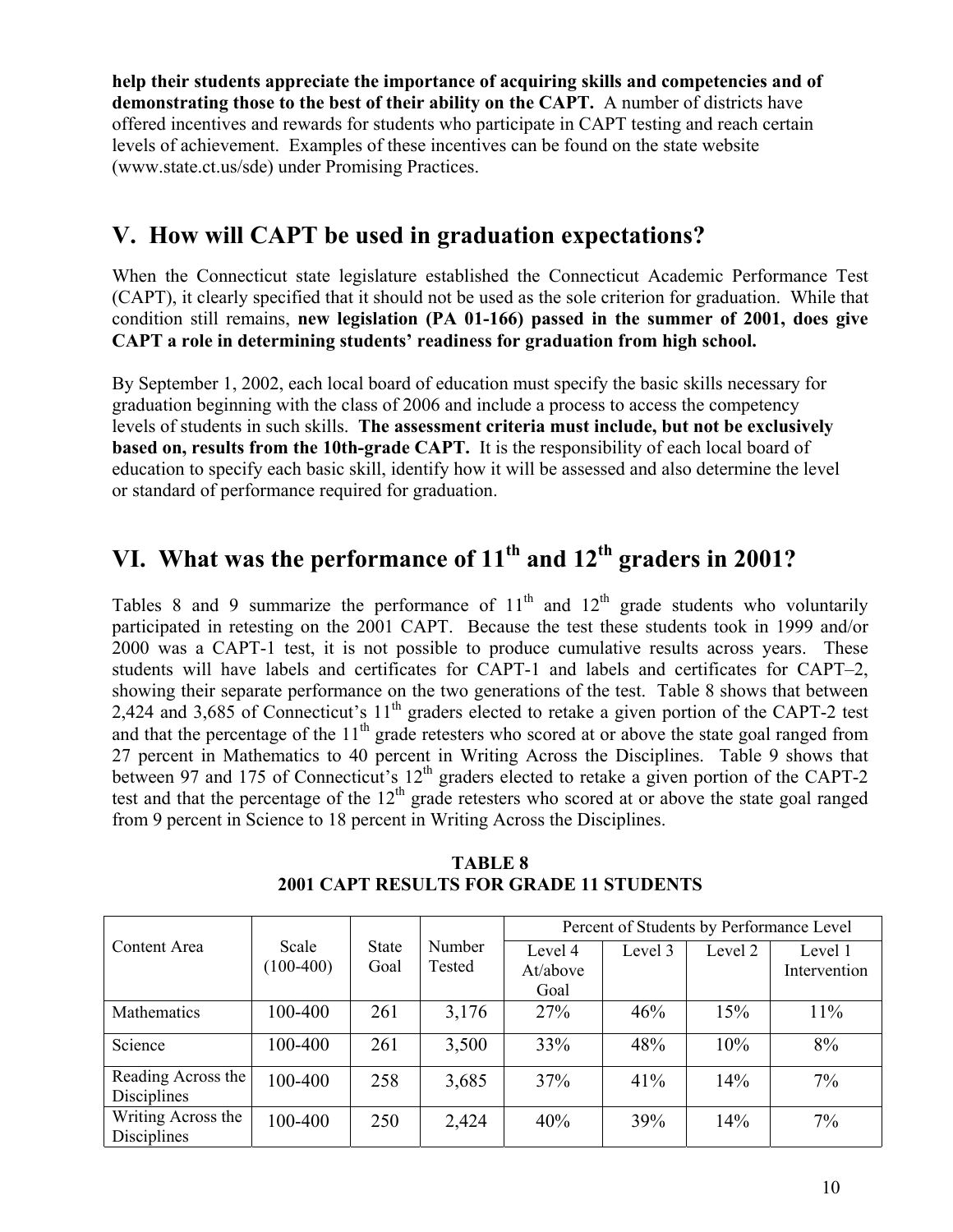|                                          |          |       |        | Percent of Students by Performance Level |         |         |              |  |  |
|------------------------------------------|----------|-------|--------|------------------------------------------|---------|---------|--------------|--|--|
| Content Area                             | Scale    | State | Number | Level 4                                  | Level 3 | Level 2 | Level 1      |  |  |
|                                          | $(100 -$ | Goal  | Tested | At/above                                 |         |         | Intervention |  |  |
|                                          | 400)     |       |        | Goal                                     |         |         |              |  |  |
| Mathematics                              | 100-400  | 261   | 157    | 10%                                      | 43%     | 26%     | 21%          |  |  |
| Science                                  | 100-400  | 261   | 156    | 9%                                       | 46%     | 19%     | 26%          |  |  |
| Reading Across the                       | 100-400  | 258   | 175    | 14%                                      | 43%     | 25%     | 18%          |  |  |
| Disciplines                              |          |       |        |                                          |         |         |              |  |  |
| <b>Writing Across</b><br>the Disciplines | 100-400  | 250   | 97     | 18%                                      | 43%     | 20%     | 20%          |  |  |

**TABLE 9 2001 CAPT RESULTS FOR GRADE 12 STUDENTS** 

### **VII. How has the CAPT changed?**

The process by which each generation of the CAPT is developed is extensive, spanning a two or three-year period and going through many stages. The development process is coordinated by staff members in the Bureau of Student Assessment and Research at the Connecticut State Department of Education (CSDE), but it also involves many other people who represent a wide variety of perspectives and areas of expertise. CSDE curriculum specialists and Connecticut teachers who are content experts play a critical role and work closely with the assessment staff throughout the process.

It has been the Connecticut State Department of Education's policy to regularly review the major components of the statewide student assessment systems approximately every five to seven years. These review periods are used to step back and examine the direction of the assessment programs. These reviews also allow for changes that may have occurred in state curriculum frameworks, in legislation, and in priorities on the national, state and local levels.

The Second Generation of the CAPT was administered for the first time in the spring of 2001. In 1998, the Department began development of the Second Generation of the CAPT. The majority of the CAPT has remained the same from Generation 1 to Generation 2, providing a necessary continuity of focus. However, some adjustments were made based on the need for more specific information and the need for increased measurement accuracy and stability over time. Some of the changes include:

- In the Writing Across the Disciplines section, the combination of student scores on the two Interdisciplinary Writing tests and the Editing & Revising test will result in increased stability of scores as well as a more comprehensive picture of how well students write;
- In the Reading Across the Disciplines section, a new test was added, the Reading for Information test. This addition to the Response to Literature test provides a more comprehensive view of how well students read and also improves the stability of the Reading Across the Disciplines scores; and
- In both the Mathematics and Science tests, the number of test items has been increased, and a careful balance of items for each content strand within mathematics and science has been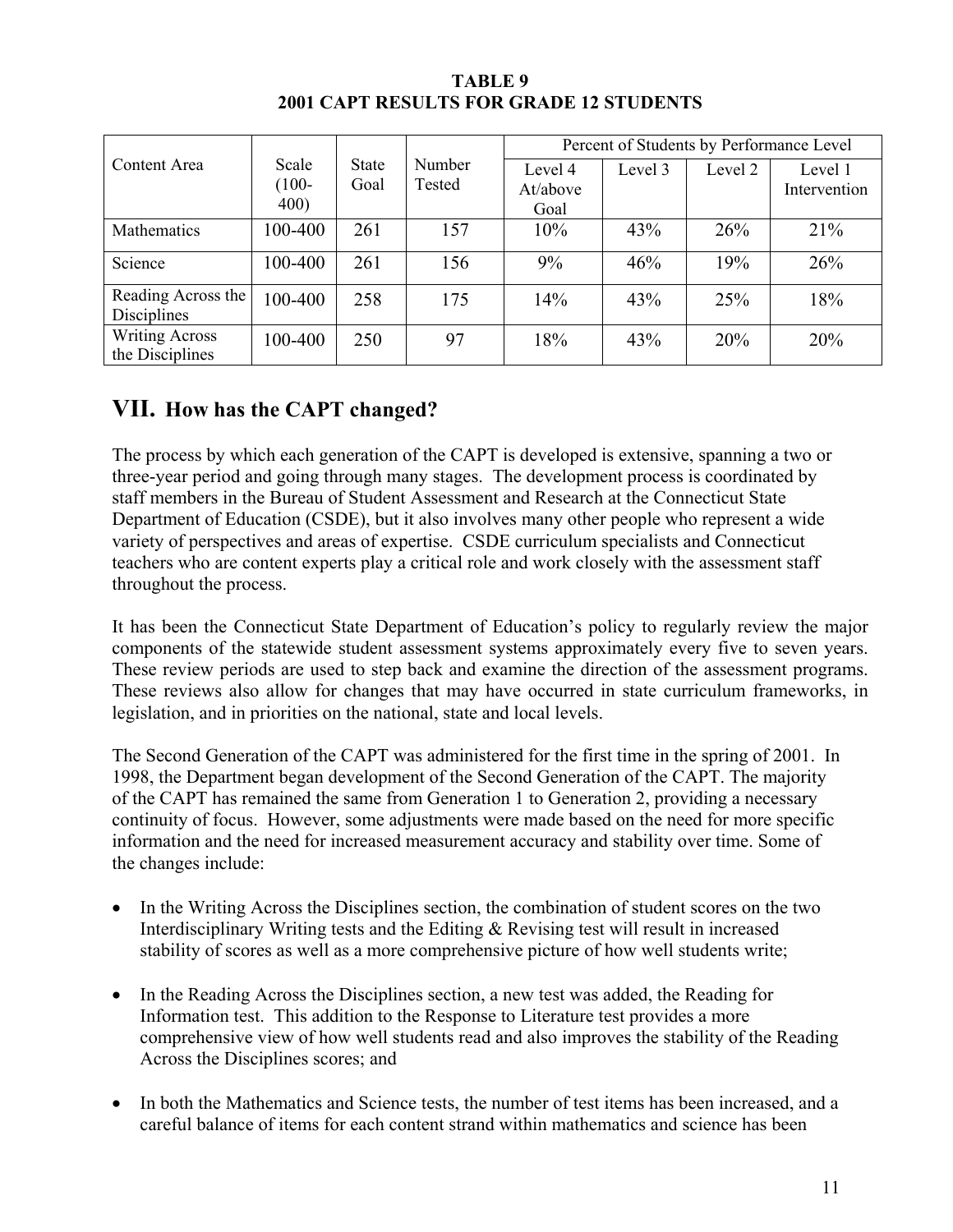ensured. These changes allow for more comparable results over time and for the reporting of subscores in each of the content strands.

The second generation of CAPT includes tests in the areas of Mathematics, Science, Reading Across the Disciplines and Writing Across the Disciplines. Each is described below.

Mathematics: The Mathematics test includes a combination of grid-in and open-ended items. The items are all directly mapped onto the state's mathematics content standards. The test measures how well students compute and estimate, solve problems and communicate their understandings.

Science: The Science test includes a combination of multiple-choice and open-ended items. The test assesses students' understanding of important scientific concepts, as well as their application of those concepts to realistic problems. In addition, experimentation and problem solving skills via scientific reasoning are a major focus of the test.

Reading Across the Disciplines: The Reading Across the Disciplines section contains two tests that assess students' reading skills: Response to Literature and Reading for Information. In the Response to Literature test, students are asked to read a short story and then respond in writing to four open-ended questions. Papers are scored as a first draft. Four dimensions are considered when evaluating the student's responses: initial understanding of the text; interpretation of the text; making connections between the text and other texts and/or experiences; and critical evaluation of the text. The score is based on how well the student understands the characters in the story, what they think the story means, how well they connect the story to outside experiences and how they challenge the author's meaning or quality of the text.

The Reading for Information test includes a combination of multiple-choice and open-ended items. The test requires students to read three nonfiction articles taken from magazines, newspapers and journals, the type of reading that students might be required to do across many different content areas. The test measures how well students interpret or explain each article and how well they evaluate the way the author wrote the article.

Writing Across the Disciplines: The Writing Across the Disciplines section has two tests that assess students' writing skills: (1) Interdisciplinary Writing and (2) Editing & Revising. The Interdisciplinary Writing section requires students to apply knowledge and skills they have gained through their school career to an important contemporary issue. This assessment consists of two Interdisciplinary Writing tests. For each of these tests, students read three short articles about an important issue, take a position on the issue and write a first draft of a persuasive letter. The tests measure how well students take a clear position on the issue and use accurate information from the articles to support their position. Students are assessed on how well they organize their ideas in a logical and effective manner so that their audience understands and follows their thinking and express their ideas clearly and fluently using their own words.

The Editing  $\&$  Revising test consists of all multiple-choice questions. The Editing  $\&$  Revising test focuses on editing, composing and revising skills. The test requires students to read four passages of sample student writing and answer 24 multiple-choice questions to correct common errors in organization, word choice, syntax, capitalization, punctuation, usage and spelling. Test items are scored electronically as either correct or incorrect.